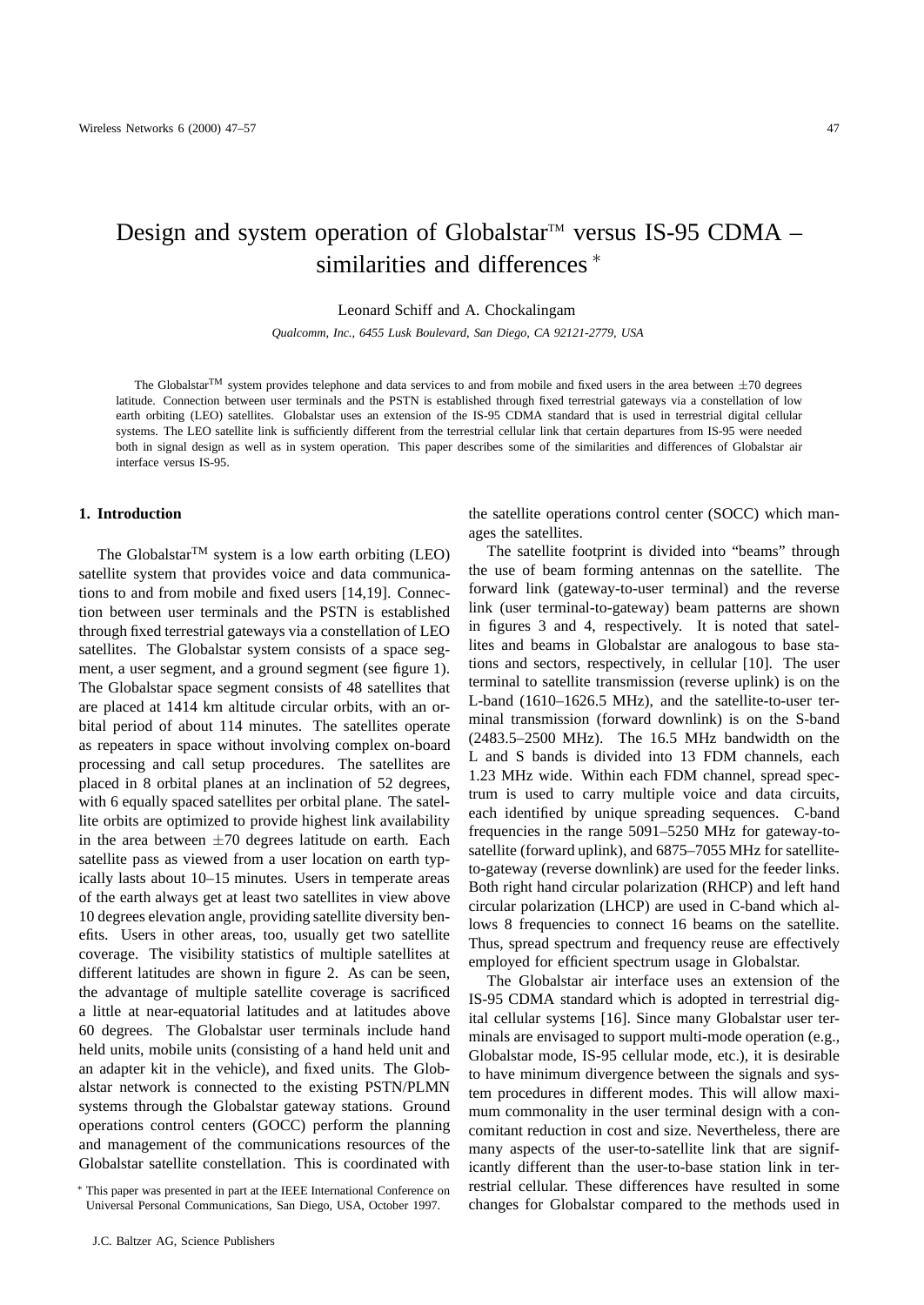

Figure 1. Globalstar system diagram.



Figure 2. Multiple satellite coverage versus latitude in Globalstar.

terrestrial cellular, both in signal design as well as system procedures – handoff procedures, power control, access channel signal design, and search strategies, to name a few. The purpose of this paper is to describe some of these differences and the reasons and causes that brought them about.



Figure 3. S-band beam pattern on the forward link.



Figure 4. L-band beam pattern on the reverse link.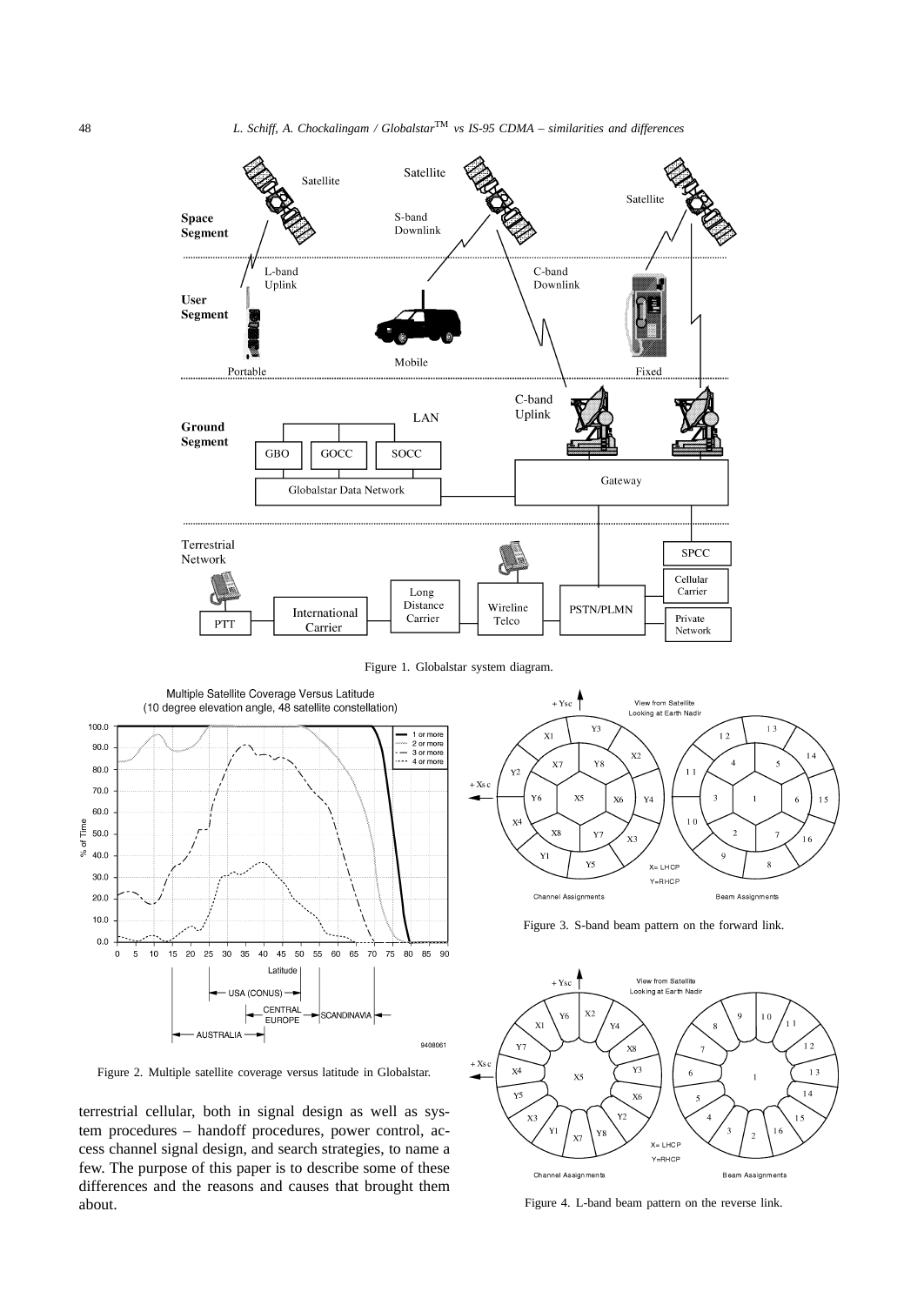The rest of the paper is organized as follows. Section 2 briefly describes the differences between LEO satellite channels and terrestrial cellular channels. The forward and reverse link CDMA waveform design in Globalstar is described in section 3. In section 4, the Rake receiver concept and the handoff mechanisms as applied in Globalstar and IS-95 are discussed. Section 5 deals with the power control issues. Section 6 highlights some of the other issues including lower effective data rate, continuous reverse link transmission, access channel preamble, and protocol stack for data services. Section 7 provides the conclusions.

### **2. LEO satellite/terrestrial cellular channels**

Several studies on both statistical as well as measurement based channel models for terrestrial cellular channels [1,5,9] and mobile satellite channels [7,8,11–13] are widely available in literature. In this section, we highlight the differences between LEO satellite channels and terrestrial cellular channels that were instrumental in bringing about some changes in the signal design and link budget for Globalstar compared to IS-95.

Both LEO satellite and terrestrial cellular channels are affected by random varying losses due to distance, shadowing, and multipath. Shadowing loss is caused by obstacles in the propagation path, such as buildings, trees, etc., and the loss variation strongly depends on the type of environment. In typical urban cellular environments, the variations in the shadow loss is shown to follow a log-normal distribution. The standard deviation of the log-normal distribution has been found to vary in the range 4–12 dB [9]. Most studies assume a standard deviation of 8 dB [3,6]. In LEO satellite environments, the percentage of shadowed areas on the ground depends mainly on the type of environment and the satellite geometry. Because of the movement of the nongeostationary satellite, the geometry of shadowed areas will continuously change with time. For example, shadowing is larger at low satellite elevation angles than at high satellite elevations. For urban and suburban streets, shadowing also depends on the azimuth angle of the satellite [12]. Typically, distance and shadow loss variations are slow which could be easily tracked and compensated for.

Losses due to multipath fading (caused due to differences in the phases of signals received through multiple reflected paths) can vary rapidly depending on the user speed. In cellular environments, the received signal variation due to multipath is shown to follow a Rayleigh distribution [9]. The amount of correlation in the fading process depends on the Doppler bandwidth  $f_D = v/\lambda$ , where v is the user speed, and  $\lambda$  is the carrier wavelength. For example, at a carrier frequency of 900 MHz (i.e.,  $\lambda$  = speed of light/carrier frequency =  $1/3$  m), a user moving at a speed of 60 km/h will experience a Doppler of 50 Hz. If left untracked, such rapid fading can significantly hurt CDMA performance. In IS-95, closed-loop power control at 800 Hz update rate is employed on the reverse link to equalize the signal variations due to multipath fading. On the other hand, in LEO satellite channels a line-of-sight (LOS) component, in addition to the diffused signal component due to multipath, is usually present; that is, the multipath fading in a LEO satellite environment is Rician distributed. Measurements have shown that Rice factors, defined as the ratio of the signal power in the LOS component to the signal power in the diffused component, in the range 5–20 dB are common on mobile satellite channels [13]. The Rician nature of the channel is particularly advantageous because it offsets some of the drawbacks introduced by large propagation delays (on the order of tens of milliseconds) that are inherent to LEO satellite systems. For example, large values of Rice factors render power control to track multipath fading less critical. Note that closed-loop power control becomes less effective when propagation delays are large [3]. Also, large delays result in increased time uncertainty space in the access channel search in Globalstar.

In cellular, since the base station remains static<sup>1</sup>, Doppler is due to user movement only. For typical operating frequencies (900–2000 MHz) and user speeds ( $\langle 100 \text{ km/h} \rangle$ , the resulting Doppler is less than 200 Hz in cellular. Whereas in LEO satellite systems, even if the user remains static (e.g., fixed user terminals), there is Doppler due to relative satellite motion. The resulting Doppler due to satellite motion is quite high (e.g., of the order of several tens of KHz in Globalstar L-band). This large Doppler results in increased frequency uncertainty space in the access channel search in Globalstar.

Another characteristic of LEO satellite channels is specular reflections [8]. User terminal antennas with wide angle patterns tend to collect more reflected power than directive antennas. Hand held user terminal antennas may pick up strong specular reflections from bounce off paths from the ground. The net effect of strong specular reflection is a slow and cyclically varying signal strength as a function of satellite elevation angle over time. The signal variation is more pronounced at low elevation angles and when the surrounding earth surface has a high reflection coefficient (e.g., an empty parking lot). This phenomenon has an impact on the handoff algorithm design in Globalstar because this potentially can cause an undesired "ping-pong" effect during handoffs.

# **3. CDMA signal design in Globalstar**

The Globalstar air interface uses a modified form of IS-95 CDMA standard [16]. Similar to IS-95, Globalstar uses a combination of frequency division, code division, and orthogonal signal multiple access techniques. The available spectrum is divided into 1.23 MHz bandwidth radio channels (frequency division). Note that in IS-95 the available bandwidth is divided into 1.25 MHz channels.

<sup>&</sup>lt;sup>1</sup> There may be special terrestrial cellular applications where the base stations themselves can be moving, e.g., in tactical and emergency communications, base stations could be mounted on vans, jeeps, tanks [4].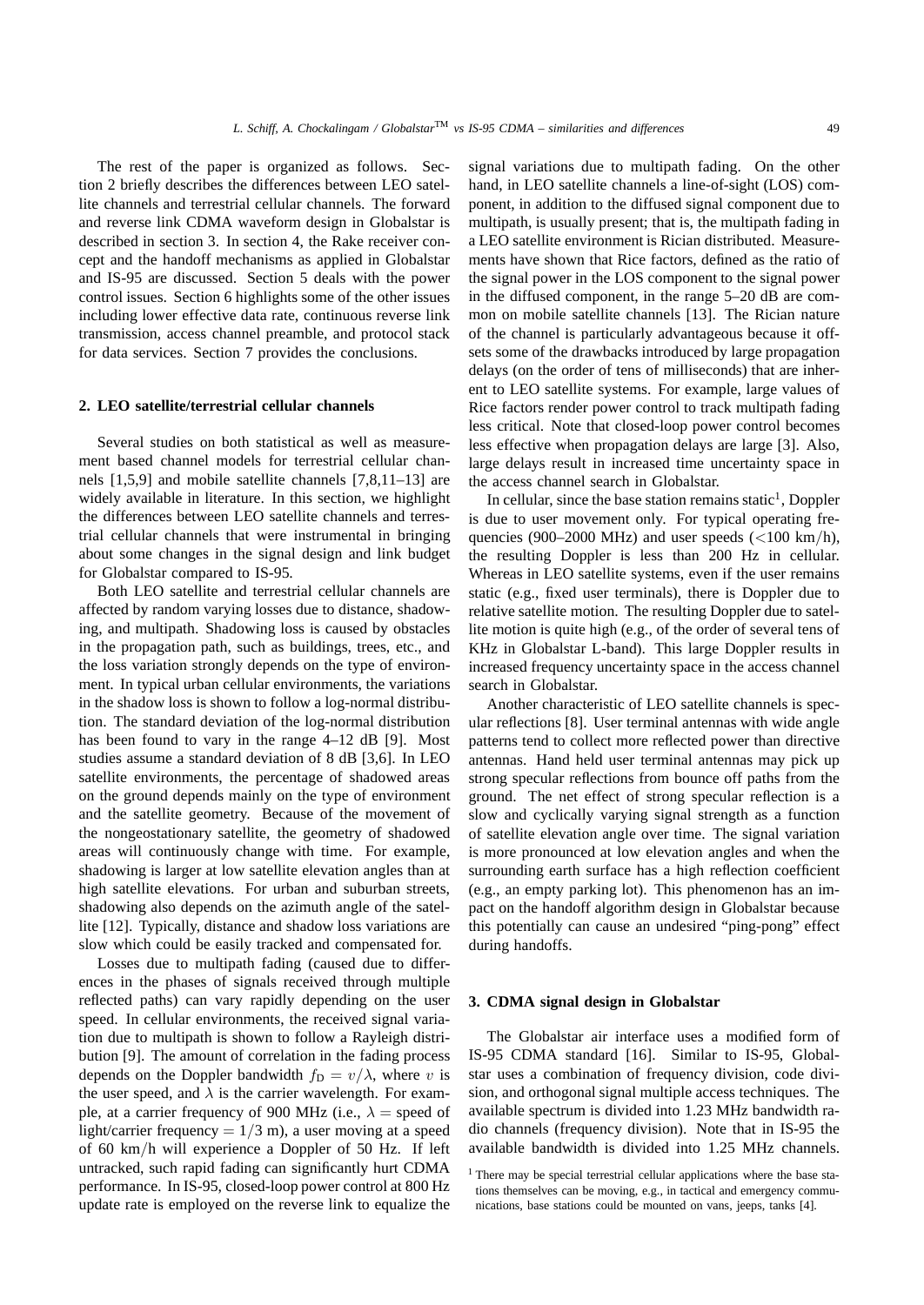The chip rate, however, remains the same 1.2288 Mcps in both IS-95 and Globalstar. In this section, we present the forward link and the reverse link signal design in Globalstar.

#### *3.1. Forward link waveform*

On the forward link, pseudorandom noise (PN) codes (code division) are used to distinguish between signals from different beams, different satellites, and different gateways. Individual users within each beam are distinguished by different Walsh codes (orthogonal signalling). In Globalstar, the Walsh function is 128 chips long (compared to 64 chips long in IS-95) and there are 128 different orthogonal codes (compared to 64 Walsh codes in IS-95).

The "Forward CDMA Channel" transmitted by the gateway on each beam consists of one Pilot Channel, one Sync Channel, up to seven Paging Channels, and a number of Forward Traffic Channels (see figure 5). Each of these channels is orthogonally spread by the appropriate Walsh function and outer PN sequence and is then spread by a quadrature pair of PN sequences at a chip rate of 1.2288 Mcps. Multiple Forward CDMA Channels may be used by a gateway in a frequency division multiplexed manner.



Figure 5. Forward CDMA channel on each beam.

The Pilot Channel is transmitted continuously by each gateway on each beam. Pilot Channel is used by the user terminals to acquire the timing of the forward channel and to provide a phase reference for coherent demodulation. In addition, Pilot strength measurement made at the user terminal is used to decide when to make a handoff. The Pilot Channel is assigned the zero Walsh code consisting of 128 zeros. The Sync Channel is a convolutionally encoded (rate  $r = 1/2$  and constraint length  $K = 9$ ), interleaved in 20 ms fraames), spread and modulated signal that is used by the user terminals to acquire system time synchronization. The Sync Channel data is generated at 1200 bps rate and consists of system time, gateway ID, and assigned paging channel. The Paging Channel is used for transmission of control information and pages from a gateway to the user terminals. The Paging Channel data rate is 4800 bps which is convolutionally encoded ( $r = 1/2$ ,  $K = 9$ ), interleaved, spread, and modulated. On Forward Traffic Channels, Globalstar supports two different rate sets: Rate Set 1 and Rate Set 2. Rate Set 1 supports 4800 and 2400 bps rates. Rate Set 2 supports 9600, 4800, and 2400 bps rates. In addition, both rate sets support a "zero" bps rate in which the frame carries null data except for a punctured power control bit. Within a rate set, variable data rate operation is supported. Forward Traffic Channels are convolutionally encoded  $(r = 1/2, K = 9)$ , interleaved (in 20 ms) frames), spread and modulated. Long codes with different masks perform scrambling function on both Paging and Traffic Channels. Figures 6 and 7 show the structure of the Forward link Traffic Channel for Rate Set 1 and 2, respectively.

For a given Forward CDMA Channel, the spreading and modulation process is applied as shown in figure 8. The spreading sequence structure is comprised of an inner PN sequence pair and an outer PN sequence. The inner PN



Figure 6. Forward Traffic Channel structure – Rate Set 1.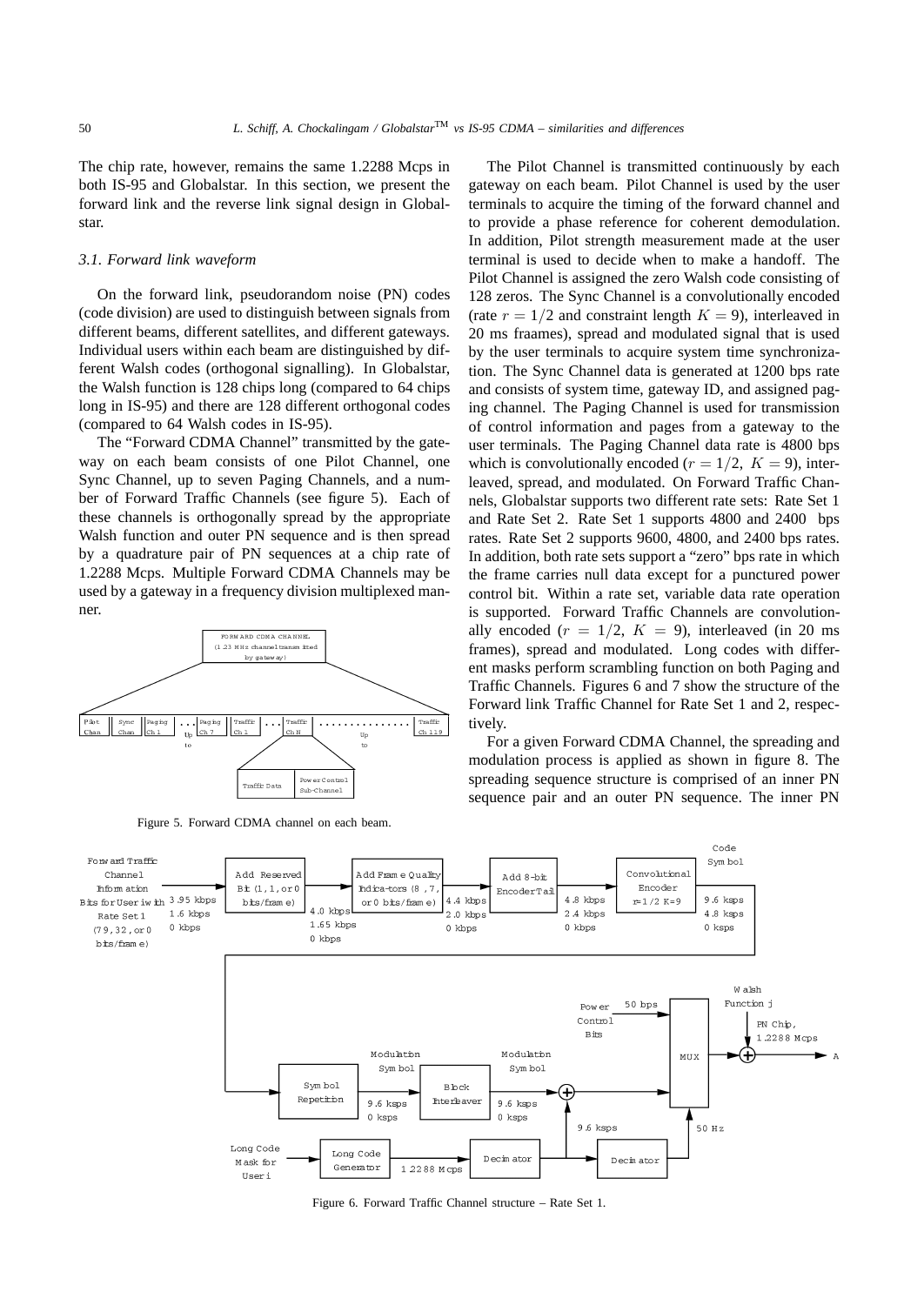

Figure 8. Forward link spreading and modulation.

sequence has a chip rate of 1.2288 Mcps and a length of 2<sup>10</sup> chips. The outer PN sequence has 1200 outer chips per second and a length of 288 outer PN chips. One inner PN sequence period exactly fits into a single outer PN chip. The outer PN modulates the inner PN sequence to produce the actual spreading sequence resulting in a period of 240 ms. It is noted that the inner PN sequence pair identifies the satellite orbital plane; there are eight different pairs. The outer PN sequence identifies the satellite. Each satellite beam is identified by a time offset of the outer PN sequence for the corresponding orbit. The gateways perform precorrection of time and frequency in their transmitted waveform to compensate for time delay and Doppler variations due to satellite motion for the feeder link.

# *3.2. Reverse link waveform*

The "Reverse CDMA Channel" on each beam consists of Access Channels and Reverse Traffic Channels. Multiple Reverse CDMA Channels may be used by a gateway in a frequency division multiplexed manner. Access Channels are meant for the user terminals to send access packets to the gateway, using a slotted random access protocol, either autonomously (e.g., for purposes like registration, call origination) or in response to a gateway command (e.g., response to pages). The Access Channel structure and the Reverse Traffic Channel structure are shown in figures 9 and 10, respectively. Access Channel uses a fixed data rate of 4800 bps. The Reverse Traffic Channel, on the other hand, supports 9600, 4800, and 2400 bps rates. In addi-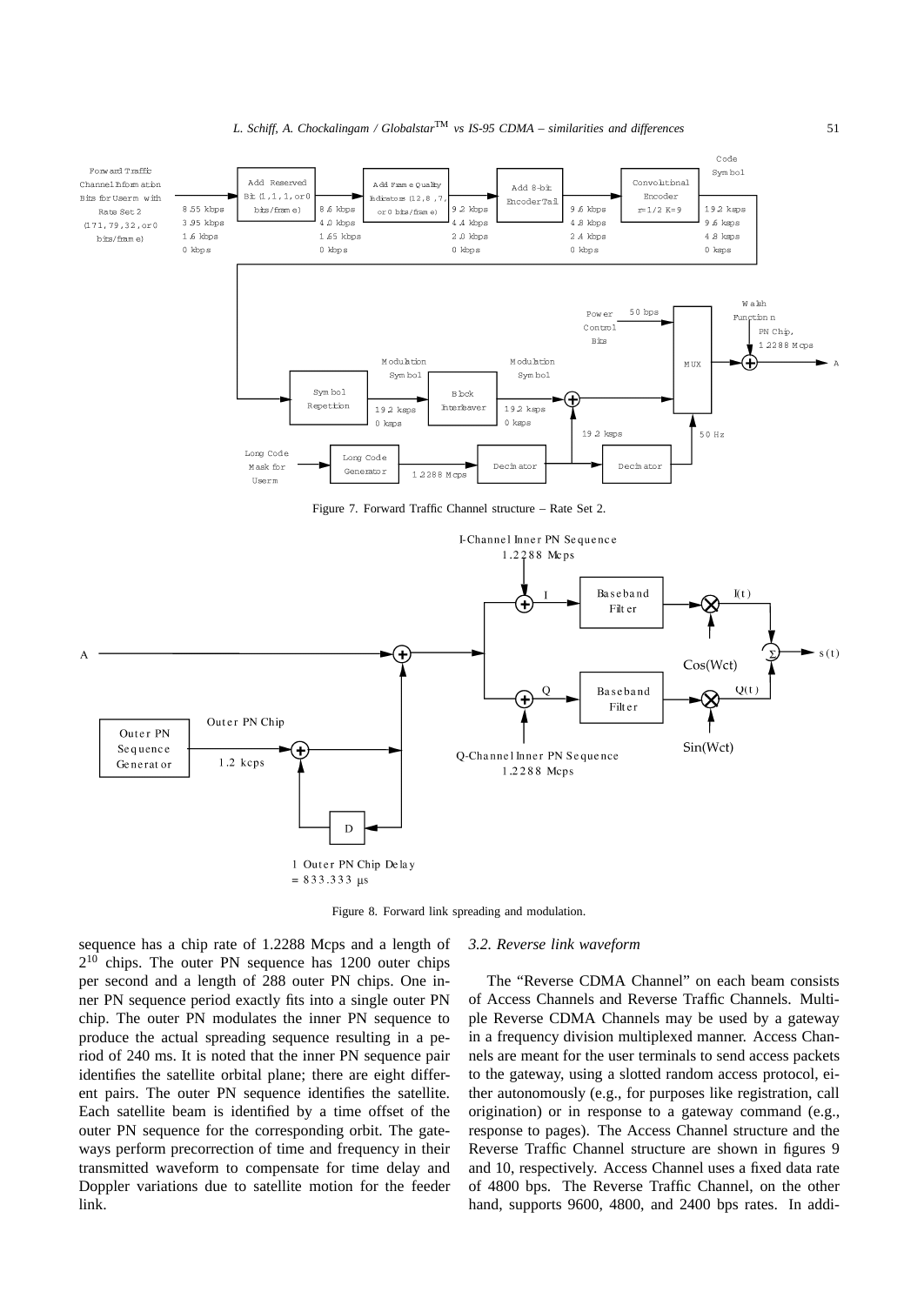

Figure 10. Reverse Traffic Channel structure.

tion, the Reverse Traffic Channel supports a "zero" bps rate where the frame stays on only a fraction of the time and is able to send only the power control bit. Data transmitted on the reverse link is encoded using an  $r = 1/2$ ,  $K = 9$  convolutional code. This is in contrast to IS-95 where an  $r = 1/3$  and  $K = 9$  convolutional code is used on the reverse link. The rate 1/3 code used in IS-95 performs better on a Rayleigh fading channel because it offers greater cod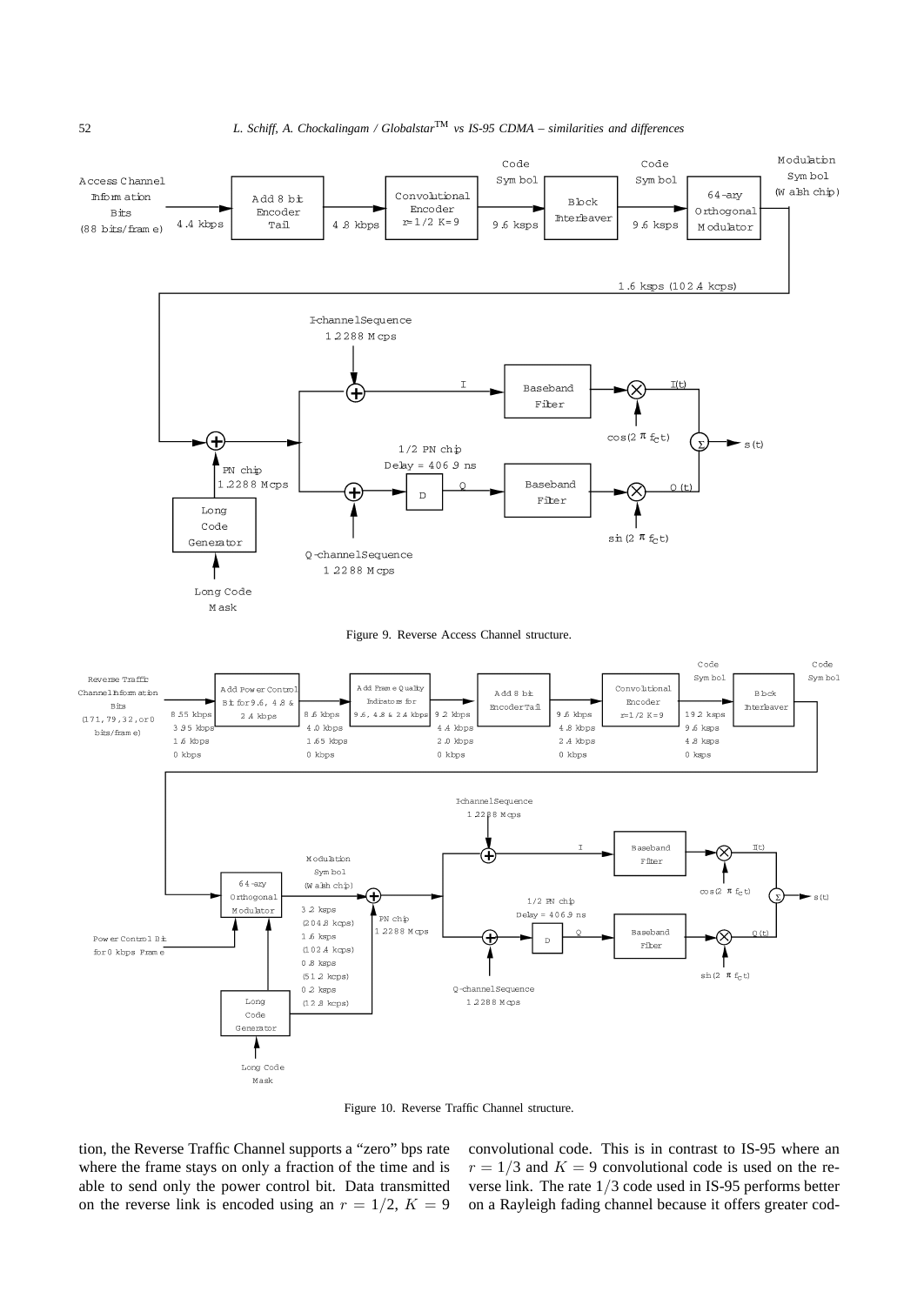ing and diversity benefits. The rate 1/2 code used on the Globalstar reverse link, however, will perform better on an AWGN-like channel, which is typical of Globalstar, by taking advantage of longer coherence times of the channel. The encoded information is block interleaved and grouped into six symbol groups or code words. These code words are used to select one of 64 different orthogonal Walsh functions for transmission. The Walsh function chips are then combined with the long and short PN codes. Note that this use of Walsh function is different from the Walsh code use on the Forward CDMA Channel. On the Forward CDMA Channel, the Walsh function is determined by the assigned user terminal whereas on the Reverse CDMA Channel the Walsh function is determined by the information symbols being transmitted. This is a simple way of obtaining 64-ary orthogonal modulation which can be demodulated by a Fast Hadamard Transform. Fast Hadamard Transform is similar to a Fast Fourier Transform except that it requires only additions and subtractions and thus simplifies demodulator implementation.

Signals from different user terminals are distinguished by the use of a very long  $(2^{42} - 1)$  PN sequence whose time offset is determined by the channel type on which the user terminal is transmitting. Following the long code spreading, Access Channels and Reverse Traffic Channels are offset quadrature spread as shown in figures 9 and 10. Each channel is identified by the long code as well as its quadrature spreading codes. The sequences used for quadrature spreading the Access Channel are periodic with a period of 256 chips. The sequences used for quadrature spreading the Reverse Traffic Channel are periodic with a period of  $2^{15}$  chips.

#### **4. RAKE receiver and handoff**

Perhaps the most significant differences between Globalstar and IS-95 lie in the area of how normal reception is carried out and how handoff is performed. The IS-95 standard brought the first practical implementation of the notion of combating multipath fading with a RAKE receiver [15] in terrestrial cellular. The "fingers" of the Rake receiver are put on the most significant resolvable multipath components. These multipath components, which would otherwise cause destructive interference, are made to constructively add to the received signal energy thereby enhancing the receiver performance. It is noted that Rake combining is effective only when the time delay difference in the multipath components is resolvable, i.e., the delay difference is larger than the one chip duration. The Rake receiver concept is implemented in both the user terminal equipment and the base station.

In Globalstar, the time delay difference of multipath signals and the direct path signal is small compared to one chip duration. This means that it is not really possible to resolve the multipath components in order to harness them. Fortunately, this diffused energy is usually quite small. In experiments conducted by us and others, the diffused energy component is most typically found to be less than 10 dB below the energy of the direct LOS component. Low values of Rice factors are seen only at very low elevation angles to the satellite. However in Globalstar, the Rake receiver concept is exploited by *intentionally* creating diversity paths through alternate beams or satellites. As pointed out in figure 2, most user terminals will have at least two satellites in view. In the forward direction, the gateway can choose to transmit the same data signal through multiple satellites. A Rake finger may be assigned at the user terminal to each satellite and the signal energies received through different satellites are effectively combined. The benefits of this are twofold. First is the classical diversity advantage; that is, not only is the mean received power increased but the fluctuations around the mean are decreased. But even more important is that the ability to receive simultaneously on different satellites provides robustness of signal reception in the presence of blockage by obstructions. This is illustrated in figure 11. When one satellite is blocked, the forward link signals on that satellite can be directed off to another unoccluded satellite while the finger assigned to the blocked satellite will continue to search for the return of the blocked satellite. The angular separation of satellites that can be seen by a given user terminal is usually large which fosters the robustness of the multiple satellite use. The diversity advantage in the reverse direction is analogous. The user terminals naturally create intentional diversity paths since their near-omnidirectional antennas transmit to multiple beams/satellites. Note that such multiple path transmissions do not require additional transmit power at the user terminal. The gateway combines the signal energies from all the beams/satellites that pick up the user terminal's transmission with adequate strength to be useful.

### *4.1. Soft handoff*

Another innovation made possible by the use of Rake receiver is the "make-before-break" soft handoff in CDMA [18]. In IS-95, when a user terminal is in an intermediate area between two cells or two sectors of a cell, it can receive from and transmit to both cells/sectors simultaneously (intentional diversity). In the forward direction, the user terminal receiver is able to put one or more fingers on each base station's transmission and reap substantial diversity benefits from Rake combining before demodulation. A similar advantage is obtained in the reverse direction as well. When two sectors receiving the user terminal's transmission are combined by the Rake receiver in the same base station, the situation is quite analogous. However, when two different base stations receive from the same user terminal, the situation is somewhat different. In this case the signals are individually demodulated in each base station, and both demodulated digital streams are passed on to the mobile switching center (MSC). At the MSC, the better stream (i.e., the one with lower frame error rate) can be selected. This is switch diversity rather than signal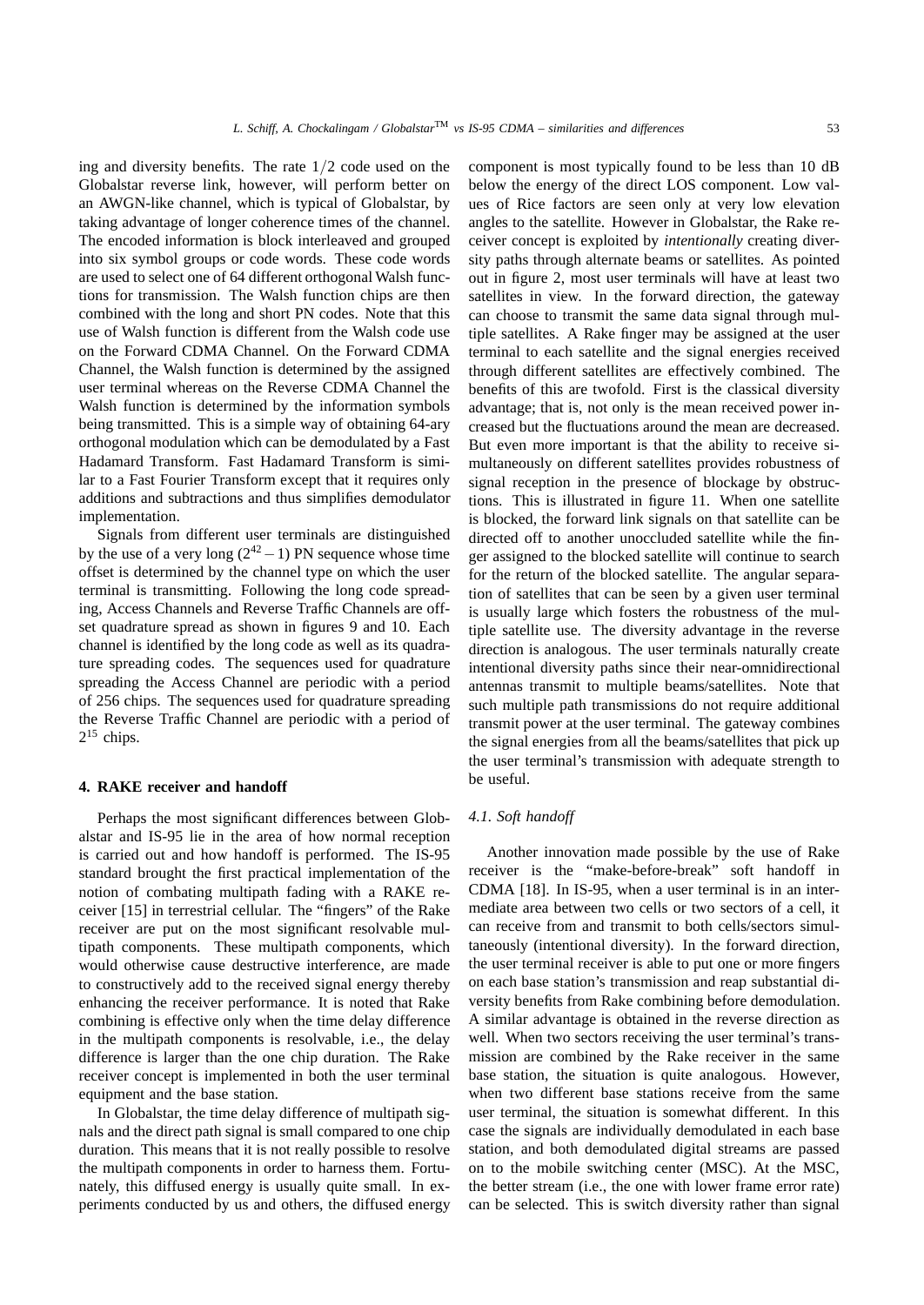

Figure 11. Diversity through multiple satellite operation.

combining diversity. Relative to the above handoff scenarios in cellular, it should be remarked that in Globalstar there is no need for switch diversity, since all demodulators are in the gateway and all beams terminate at the gateway. In other words, in Globalstar diversity combining always occurs before demodulation.

The net result of the above is that, in cellular, operating with one base station (or one sector) is the "normal operation", and operation with multiple base stations or sectors is something that is done in a "handoff mode" when moving from one sector to another. In Globalstar, on the other hand, it is "normal" to operate through more than one satellite and the user terminal can virtually spend all its time in that mode. Let us now consider how handoff is performed in Globalstar.

Unlike in cellular where handoffs occur mainly due to user's motion, in Globalstar handoffs occur even when the user is static because of the relative satellite motion. There are two types of handoffs on the forward link; handoff in idle mode and handoff in traffic mode. In idle mode, the user terminal continuously measures the received strength of a set of pilots (periodically provided by the gateway through the paging channel), and autonomously hands off to the beam with the strongest pilot. Handoff may occur from one satellite to another or from one beam to another

beam on the same satellite. Satellite diversity is not provided in idle mode. In traffic mode, once a traffic channel is established on a beam, the user terminal is periodically provided a list of beams/satellites that are currently in use by the gateway. The user terminal measures the strength of the corresponding pilots and periodically reports a set of those pilots and their strengths to the gateway. Based on these pilot strength reports, the gateway decides whether a handoff has to occur or not and advises the user terminal accordingly. In the process, the gateway always gives preference to provide intentional dual satellite diversity. The gateway also uses suitable threshold hysteresis mechanisms so that it picks up or drops a diversity satellite beam only when it becomes sufficiently strong or weak, respectively. This mechanism avoids possible ping-pong effect (repeatedly picking up and dropping the same diversity satellite beam over short time intervals) due to cyclic variations in signal strength caused by specular reflections.

On the reverse link traffic channel, handoffs occur by way of gateway autonomously measuring and picking only the strongest signals through different beams/satellites as candidates for Rake combining. There is neither Rake combining nor reverse link handoffs during access channel packets transmision.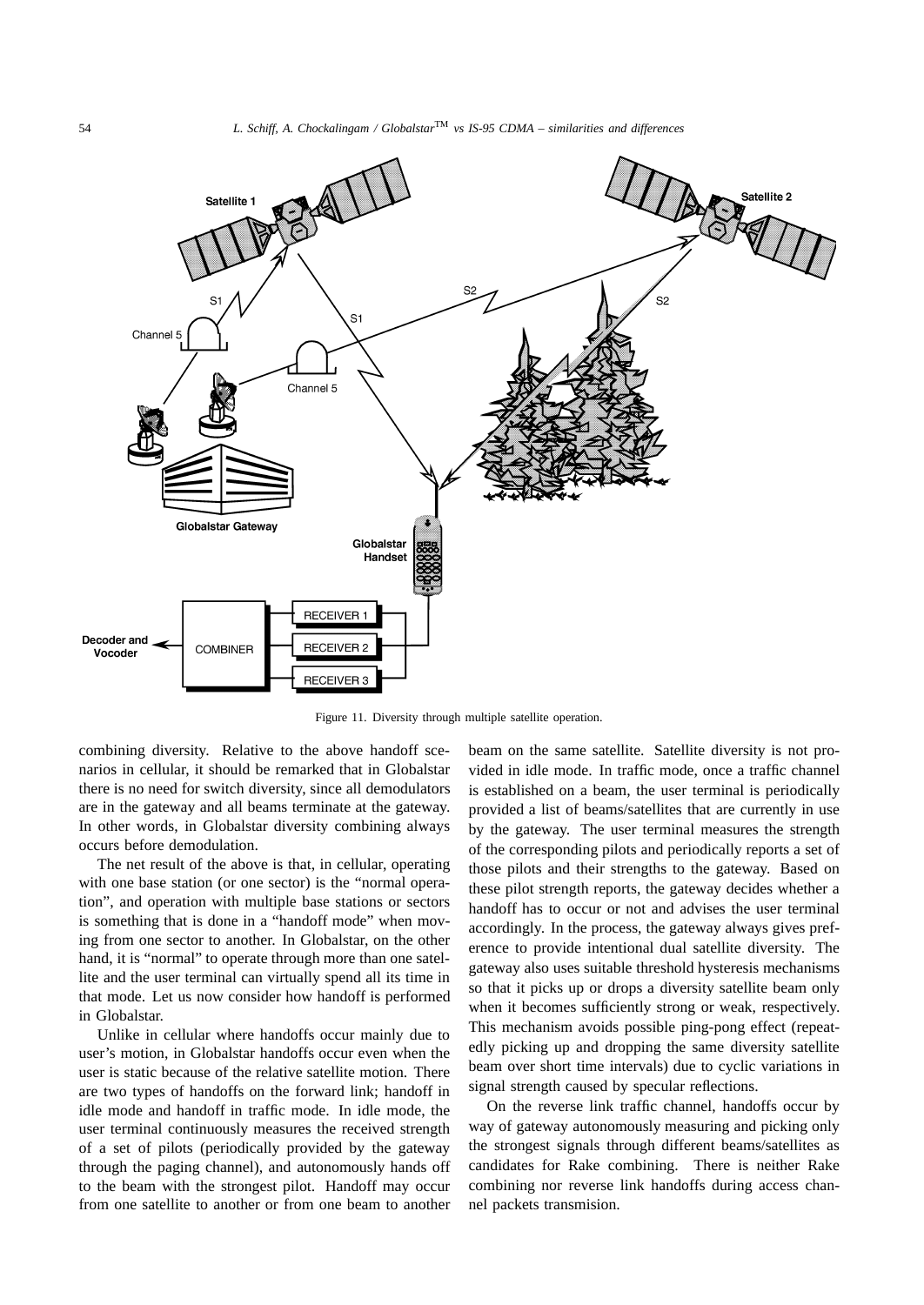# **5. Power control**

In terrestrial cellular systems, the propagation delays are small and this permits rapid and accurate closed-loop power control on the reverse link transmission [3]. In IS-95, a power control bit is punctured into the traffic frame once every 1.25 ms giving a power control update rate of 800 Hz. By contrast, in Globalstar the minimum propagation delay between the user terminal and the gateway (via the satellite) is 9.4 ms at 90 degrees satellite elevation, and it can be as high as 23.4 ms when the elevation is 10 degrees. With delays of that order, one cannot have effective closed-loop power control to compensate for the rapid signal variations due to multipath [3]. However, the fact that the multipath fading in Globalstar is Rician distributed renders the power control less critical. Consequently, in Globalstar closedloop power control is applied at a slower rate of 50 Hz (i.e., one power control bit every 20 ms frame) on both forward and reverse links. As in cellular, each power control bit instructs the transmitter to increase or decrease the transmit power in fixed steps. On the other hand, signal variations due to shadowing and distance losses are slow and a simple open-loop power control strategy which does not need power control command feed back can effectively compensate those variations [4]. Thus a combination of open-loop (referred to as the outer loop) and closed-loop (referred to as the inner loop) strategies provide effective power control in Globalstar.

On both forward and reverse links the inner and outer loops function as follows. The frame energy  $E_c/I_t$  (energy per chip divided by the total noise density where total noise include both thermal noise and interference) is measured every frame. This measured frame energy is used to compare against a target value to determine whether to ask for an increase or decrease in transmit power. The power control bit decision algorithm also takes into account the round trip delay and the most recent power control bits that have been transmitted. This is because it will take a number of frames delay before the receiver can see any effect from previous power control bits. If the power control bits were toggled up and down without taking this effect into account it could result in oscillatory response of the loop. The target  $E_c/I_t$  value for the inner loop is set and controlled by the outer loop. The outer loop sets this target to the proper value by observing the frame error rate in the recent past. Its goal is to adjust the target value so that the frame error rate is neither too good nor too bad. The elements of an outer loop are present in IS-95 cellular, too, but the importance of outer loop is much more important in Globalstar than in cellular because of the large variation in path loss as a function of satellite elevation in Globalstar. Also, readers familiar with IS-95 will note that in IS-95 the open loop power control is based on signal strength measurement on the opposite link. Such a procedure is reasonable in cellular because the frequency separation between the forward and reverse links is small, such that the slowly varying losses are very much correlated on

both links. However, in Globastar the user terminal transmit frequency is about two thirds of the receive frequency (L-band versus S-band) which does not result in high correlation between both links. Hence, open loop control based on frame error measurement is used in Globalstar.

User terminal speed has an impact on the target  $E_c/I_t$ value. When the user is standing still, the multipath fade rate is very small and the inner loop can effectively remove the slow fades. In this case, the proper target value would be low and close to the value corresponding to an AWGN channel. When the user is moving in a car, the fade rate gets large so that the inner loop cannot keep up with the fading fluctuations. Depending on the vehicle speed, the multipath fade remains constant over a frame interval or not. The highest target value is needed at some intermediate speed where the inner loop is ineffective and the fade is not rapid enough to harness the benefit of interleaving and coding within a frame.

In summary, the inner loop asks for more or less transmit power in accordance with trying to get the received signal level close to a target value, while at the same time the outer loop at a slower rate readjusts the target value based on the measured frame errors. Incidentally, the outer loop does not work symmetrically on target increases and decreases. To ensure that users get satisfactory service, the outer loop is relatively quick to adjust targets up to improve frame error rate but rather slow to decrease targets.

#### **6. Other differences and similarities**

In this section we highlight some of the other differences and similarities between IS-95 and Globalstar.

#### *6.1. Lower effective data rate*

Satellite power is a precious commodity. Because the average satellite power used for a call is proportional to the average data rate, one of the earliest decisions made in the Globalstar program was to reduce the effective average data rate of a call. This has been accomplished via three mechanisms. First, the vocoder output rate has been reduced with virtually no noticeable decrease in speech quality compared to the IS-95 vocoder. Second, all other things being equal, the fact that power control has to puncture only one bit per frame (i.e., 50 Hz) rather than 16 bits per frame (i.e., 800 Hz) in IS-95 allows the same quality of reception for a lower power in Globalstar. And finally, lower data rates are added to the rate set for use when little or no data need be sent.

#### *6.2. Continuous reverse link transmission*

This again was one of the earliest decisions taken in the Globalstar program. In IS-95, the forward direction uses continuous transmission. That is, as the data rate is stepped down from 9600 bps to 4800 to 2400, etc., the signal is simply transmitted with successively half the power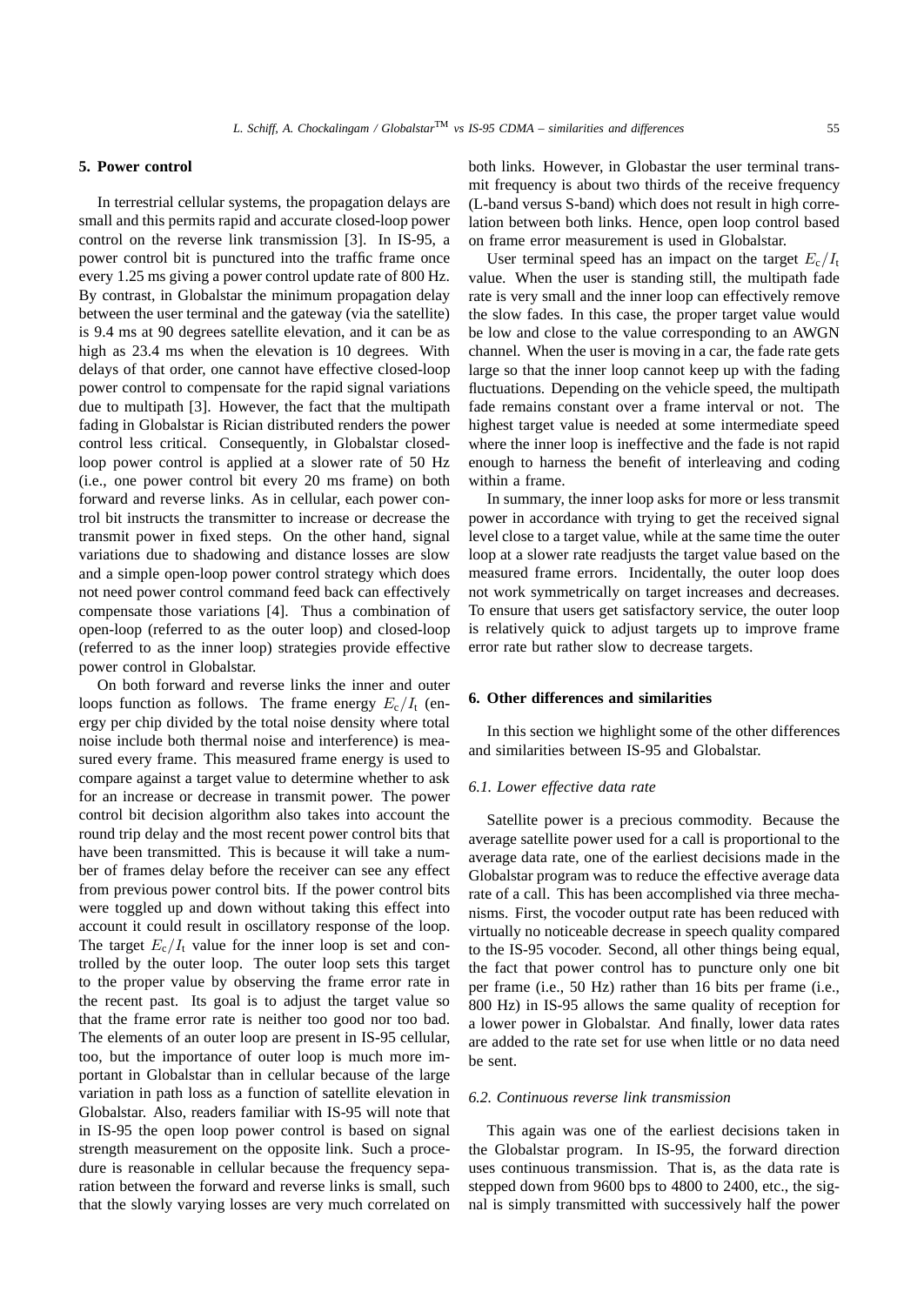at each step (i.e., the  $E_b/N_0$  stays the same). But in the reverse direction the transmission is always at the peak rate and power but intermittant so that for 4800 bps transmission occurs half the time and for 2400 bps transmission occurs for one quarter of the time, and so on. The transmission periods are randomized. The problem with this approach for Globalstar is that sometimes the user terminal may not have sufficient peak power to transmit at 9600 bps. We want to be able to go to a mode where if the user terminal has a power that is less than that is needed for 9600 bps but still is more than half that power, then it can transmit at 4800 bps with slight degradation in the speech quality. Similar argument applies for available power just adequate for 2400 bps. Hence the reverse link transmission in Globalstar has been changed to a continuous mode transmission.

# *6.3. Pilot, Paging and Sync Channels*

The Pilot, Paging and Sync Channels in Globalstar play analogous roles to their use in IS-95. But Globalstar offers the possibility of reducing the power of the pilot (continuing the theme of conserving precious satellite power). This is compensated for by filtering with a considerably narrower filter for pilot tracking at the user terminal. In IS-95, because of the Rayleigh fading environment, use of narrow band filtering is not effective to track the large phase fluctuations of the Rayleigh process. In other words, narrower filter would result in large phase error between the received pilot and the user terminal generated reference. With the Rician fading environment of Globalstar, phase fluctuations in the received pilot are much more contained and pilot tracking is better. However, low value of pilot strengths could cause problems in pilot acquisition in Globalstar. To overcome this problem, an innovative pilot acquisition technique that harnesses the power in the Paging and Sync Channels is employed in Globalstar user terminals.

# *6.4. Access Channel preamble*

The access packets sent on the Access Channel consist of a preamble at the beginning of the packet in order to enable the gateway to search, acquire, and track the packet transmission with adequate frequency and time accuracy so that the following message payload in the packet can be demodulated. The preamble has to be long enough for the gateway to search the entire search space defined by the maximum time and frequency uncertainties involved due to propagation delays and Doppler effects [2]. Contrary to terrestrial systems, the time and frequency uncertainties in Globalstar are quite high. The maximum time uncertainty is calculated as the difference between the earliest and the latest packet arriving times with respect to the system time frame boundaries at the satellite. The earliest and the latest packet arriving times correspond, respectively, to the minimum and maximum user terminal-to-satellite delay (which, in turn, correspond to 90 and 10 degrees elevations, respectively). The maximum time uncertainty for Globalstar is calculated to be about 14 ms. The maximum frequency uncertainty, on the other hand, is given by the maximum Doppler and the maximum uncertainty in the frequency of the user terminal's local oscillator. In Globalstar, the worst case Doppler which occurs at 10 degrees elevation is about  $\pm 18$  ppm. At 1.6265 GHz transmit frequency (maximum L-band frequency), this corresponds to a frequency uncertainty of about  $\pm 30$  KHz due to Doppler alone. All these represent a substantially large number of time and frequency hypotheses to be searched in the access channel acquisition. Consequently, the access channel preamble is required to be much longer in Globalstar than in IS-95.

#### *6.5. Protocol stack for data services*

In terrestrial CDMA, asynchronous data and Fax services are supported. The IS-99 standard [17] defines these data services using IS-95 CDMA standard as the underlying physical layer. IS-99 uses a Transport Control Protocol/Radio Link Protocol (TCP/RLP) protocol stack at the user terminal and the base station to support reliable data transfer. TCP is tuned to perform well in wireline networks where the channel error rates are low and congestion is the primary cause of packet loss. However, when used over wireless channels which are characterized by high frame error rates, the performance of TCP is severely affected. In order to reduce the frame error rate seen by the TCP layer, a Radio Link Protocol (RLP) is introduced at the link layer, i.e., above the physical layer and below the TCP layer. In IS-99, the RLP performs a partial link layer recovery through a limited number of RLP frame retransmissions in case of frame error. In the event of RLP failure due to excessive frame errors, control is passed on to the TCP layer which is ultimately responsible for providing complete error recovery over the air. Asynchronous data and Fax services are supported in Globalstar using a protocol stack very similar to the IS-99 stack.

# **7. Conclusions**

We described the forward link and reverse link signal design in Globalstar and discussed some of the changes that were made to IS-95 for Globalstar operation along with the reasons for those changes. The underlying philosophy remains the same and the family resemblance between the two systems is clear. The differences are sufficiently small that user terminals that are dual mode Globalstar/IS-95 will be able to share much common circuitry with resultant size and cost reduction.

# **References**

[1] T. Aulin, A modified model for the fading signal at a mobile radio channel, IEEE Transactions on Vehicular Technology 28 (August 1979) 182–203.